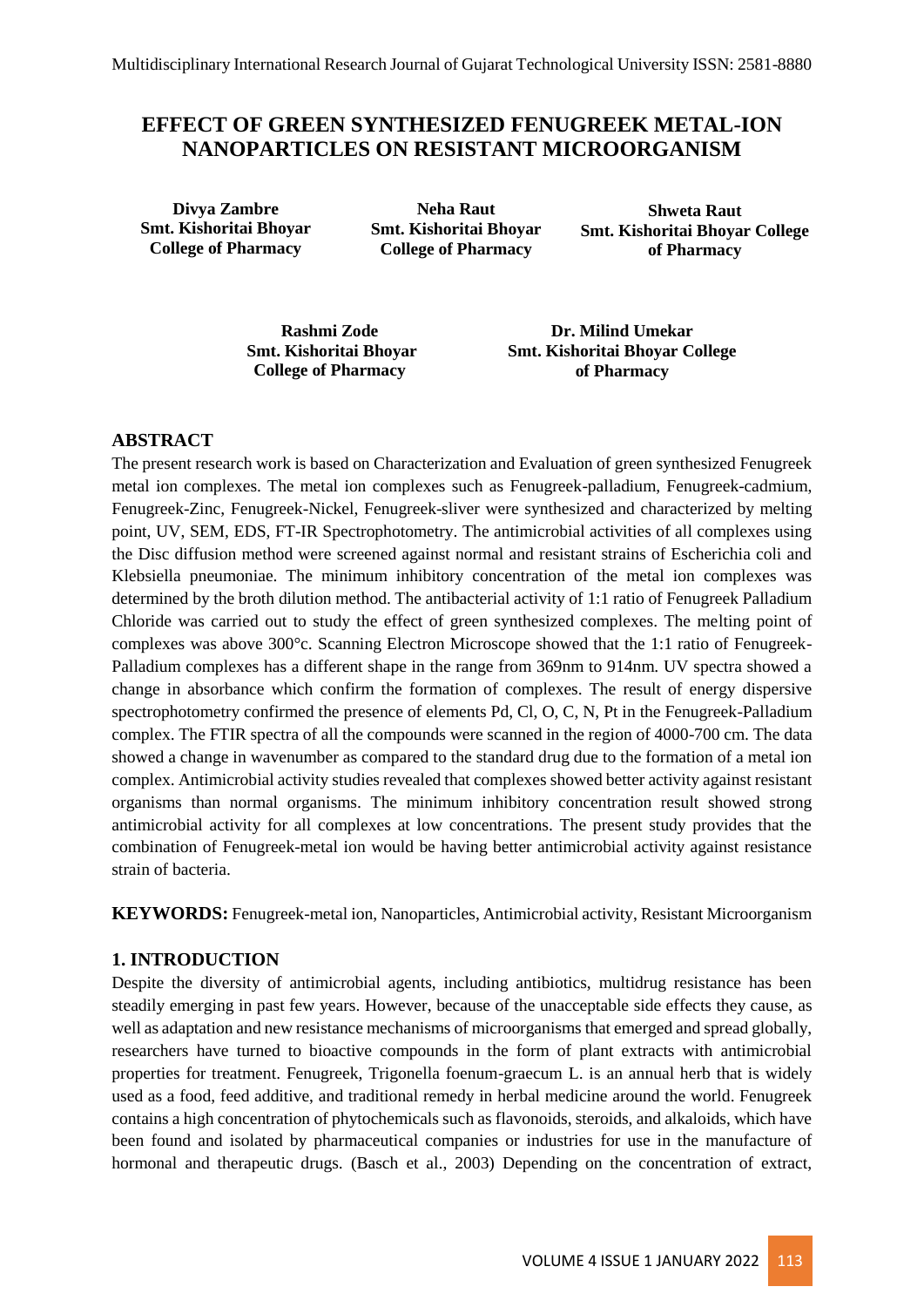fenugreek seeds powder extract is effective against bacteria like Bacillus cereus, Staphylococcus aureus, methicillin-resistant E. coli, Staphylococcus aureus, and Pseudomonas aeruginosa, as well as fungi like Candida albicans, Trichophyton rubrum, and Aspergillus flavus.(Benyagoub et al., 2021) Researchers have been concentrating their efforts in recent years on developing efficient green chemistry methods for the synthesis of metal nanoparticles. Metallic nanoparticles such as silver, gold, platinum, zirconium, palladium, iron, cadmium, and metal oxides such as titanium oxide, zinc oxide, and others are synthesised by a variety of microorganisms, including prokaryotes and eukaryotes.(Rizwana et al., 2021) Plants appear to be the best choices among these organisms, as they are well-suited to large-scale nanoparticle biosynthesis. Plant-produced nanoparticles are more stable and have a higher rate of synthesis than microorganism-produced nanoparticles. Plant extracts are favoured for the synthesis of nanoparticles because of their environmental friendliness. The plants serve as a source of both reducing and stabilising agents for nanoparticles, which would otherwise have to be added externally through other means. Recent studies have shown that the therapeutic effects of the plants from which the nanoparticles are derived can also be infused upon the particles, providing us with ideal vehicles for therapeutic materials to act upon the site of action and nullifying the need to develop a drug for that specific ailment artificially. Taking this into account, the present work aimed to study the effect of green synthesized fenugreek metal-ion nanoparticles on resistant microorganism.

#### **2. LITERATURE REVIEW**

**Fatima A. I. Younis et al.,** (2018) reported a green synthesis and characterization of Gold Nanoparticles using Fenugreek seeds extract. In present research, cost effective and environmentally friendly gold nanoparticles were synthesized. Biosynthesis of gold nano particles was carried out using the aqueous extract of fenugreek seeds. (Fatima A. I. Younis, 2018)

**Nabila H. Hussein et al.,** reported a green synthesis of silver nano particles using Fenugreek seeds extract. The results confirmed that, the morphology of the prepared nano silver were of spherical shape with smooth surface and average diameter of 17nm. Produced nano silver was tested as antibacterial agent and it is successful against E-coli and staphylococcus aureus due to the increase of the inhibition zone than using 1 molar silver nitrate alone. (Hussein et al., 2018)

**Sharma V et al.,** (2015) reported the antimicrobial activity of trigonella foenum-graceum L. (Fenugreek). It was concluded that out of three solvent extract (methanol, acetone and aqueous) the order of antibacterial activities of solvent extract of fenugreek is methanol>Acetone>Aqueous.

## **3. OBJECTIVES**

The objective of present work was to synthesize and characterized fenugreek seed extract metal ion complexes and to study the antibacterial activity of synthesized product and its comparative effect on antibiotic resistant micro-organisms.

## **4. EXPERIMENTAL WORK**

#### **4.1 Fenugreek seed extract**

The seeds were pulverized and the he powder was further utilized to make an aqueous extract with a concentration of 10g/L. This extract was filtered and stored at 40°C until it was needed for the current study. (Deshmukh et al., 2019)

#### **4.2 Synthesis of Fenugreek-metal ion complex**

#### *4.2.1 Synthesis of silver chloride fenugreek complex*

At 40°C, 50ml of 1mM Agcl2 solution was stirred continuously with 50ml of aqueous extract. After 30 minutes, the reaction mixture's color changed from transparent yellow to light green, indicating the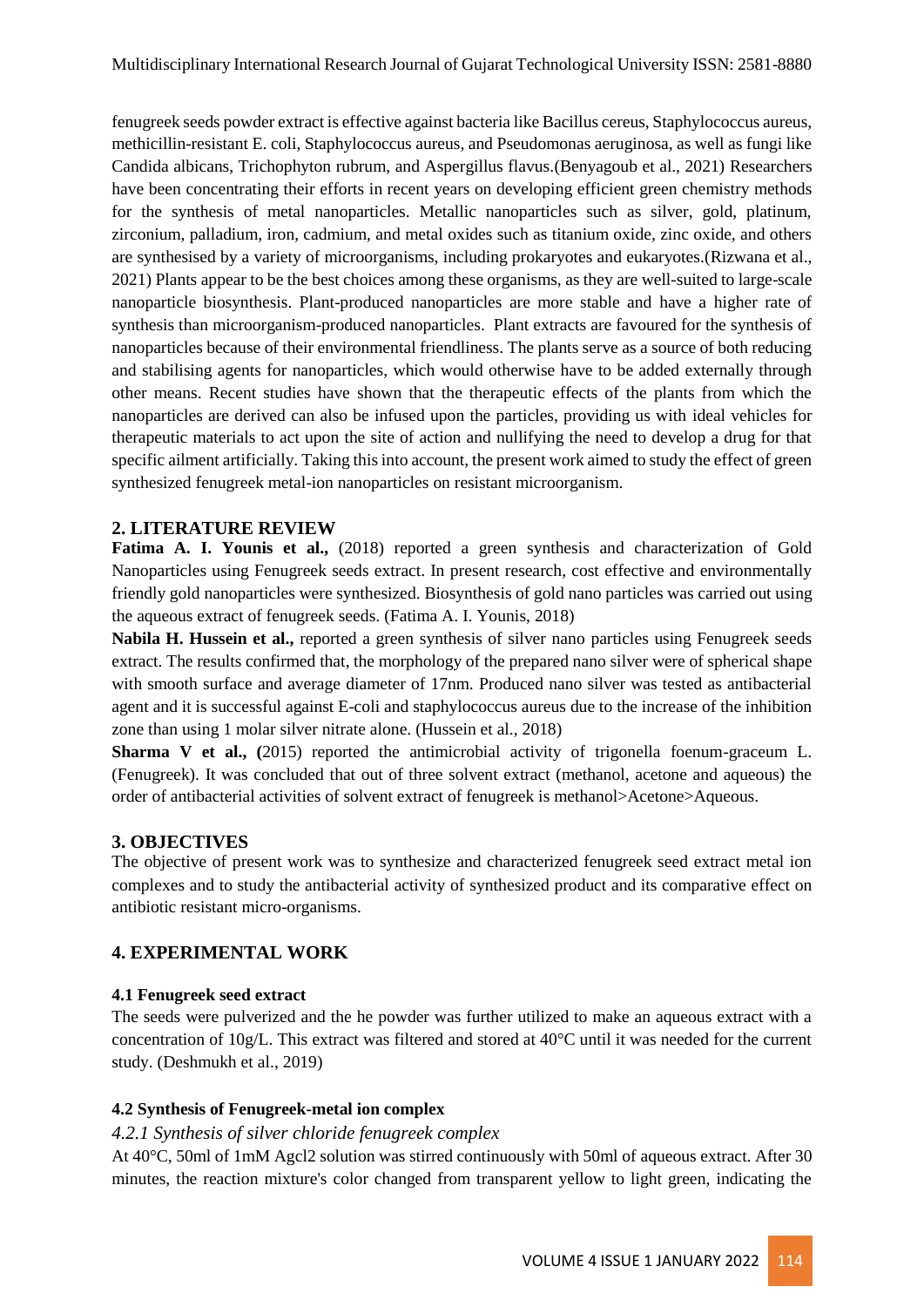formation of AgNPs. After multiple washes with distilled water, the product sample was collected and dried in an oven at 60°c. The silver nanoparticles made with fenugreek extract were dried and ground before being stored in an airtight container for further analysis.

## *4.2.2 Synthesis of nickel chloride fenugreek complex*

In a 250 ml Erlenmeyer flask, 10 ml of fenugreek seed extract was added to 100 ml of 1 mM aqueous nickel chloride solution. After adding fenugreek seed extract and stirring the resulting solution for homogenous mixing, the colour of the solution changed from green to pale yellow. Ni nanoparticles separated out and settled at the bottom of a mixed solution of nickel chloride and fenugreek seed extract after being maintained at room temperature overnight. Using a Buchner funnel, the extract was filtered. Ni nanoparticles were then dried at 80°C in an oven.

# *4.2.3 Synthesis of Palladium chloride fenugreek complex*

At 40°C, 50ml of 1mM pdcl2 solution was stirred continuously with 50ml of aqueous extract. After 30 minutes, the reaction mixture's colour changed from yellowish green to dark brown, indicating the formation of pdNPs. After multiple washes with distilled water, the product sample was collected and dried in an oven at 60°C. Palladium nanoparticles made with fenugreek extract were dried and ground before being stored in an airtight container for future analysis.

# *4.2.4 Synthesis of zinc chloride fenugreek complex*

At 40°C, 50ml of 1mM Zncl2 solution was stirred continuously with 50ml of the aqueous extract. After 30 minutes, the reaction mixture's colour changed from yellow to dark green, indicating the formation of ZnNPs. After multiple washes with distilled water, the product sample was collected and dried in an oven at 60°C. Zinc nanoparticles made with fenugreek extract were dried and ground into powder before being stored in an airtight container for further analysis.

## *4.2.5 Synthesis of cadmium chloride fenugreek complex*

In a 250 mL Erlenmeyer flask, 10 ml fenugreek seed extract was added to 100 ml 1 mm aqueous cadmium chloride solution. After adding fenugreek seed extract and stirring the resulting solution for homogenous mixing, the colour of the solution changed from green to light brown. Cd nanoparticles separated out and settled at the bottom of a mixed solution of cadmium chloride and fenugreek seed extract after being maintained at room temperature overnight. Using a Buchner funnel, the extract was filtered. The Cd nanoparticles were then dried at 80°C in an oven.

## **4.3 Characterization Fenugreek metal ion complexes**

Characterization of Fenugreek metal ion complexes was done using UV, SEM and EDS

## **4.4 Antimicrobial activity**

The antibacterial activity of the complexes was assayed using the following bacterial species E. coli, Resistance E. coli, K. Pneumonia, Resistance K. Pneumonia. This was done using disc diffusion method in distilled water.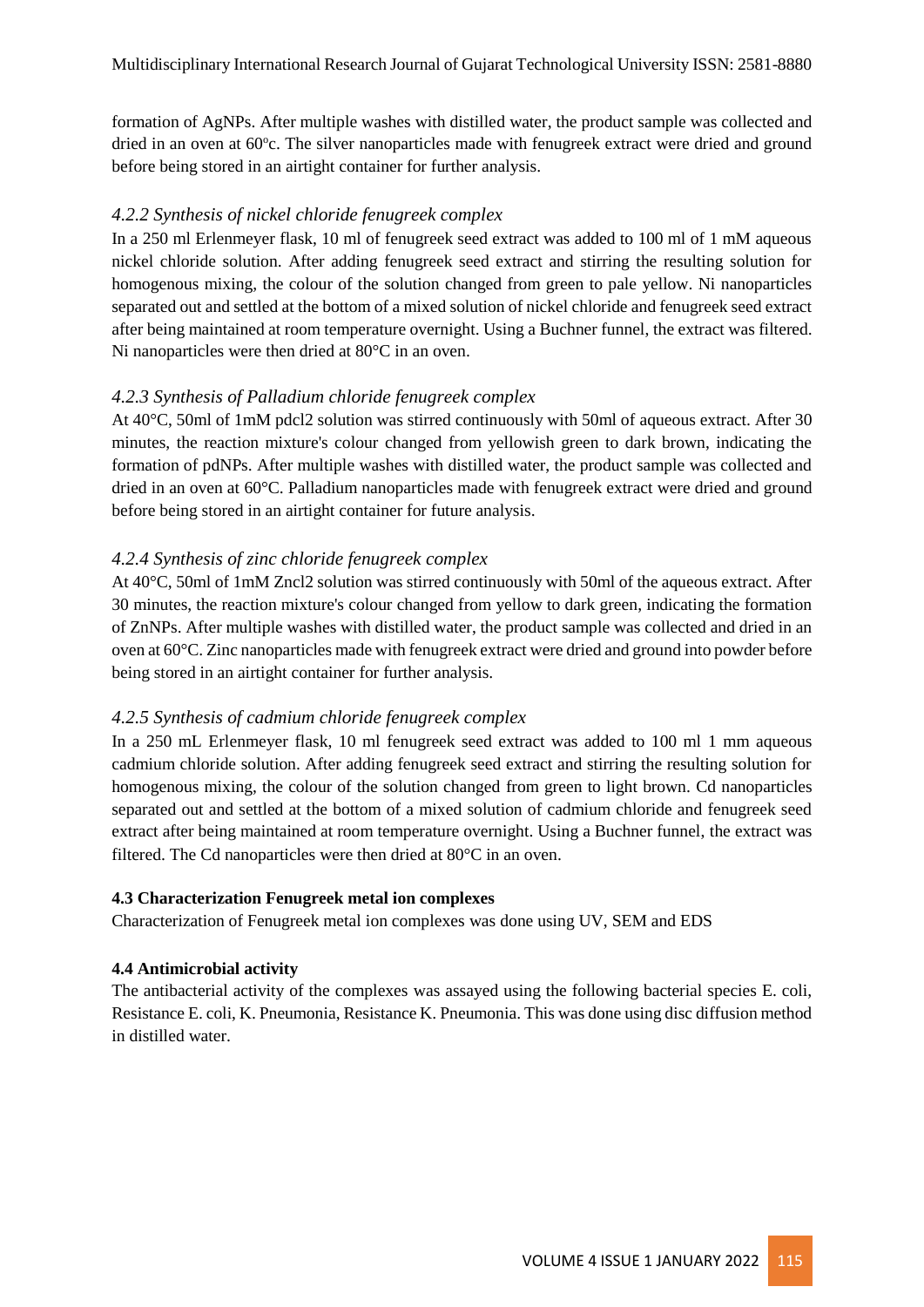# **5. RESULT AND DISSCUCION**

#### **5.1 Organoleptic properties of fenugreek-metal ion complexes:**

#### **5.2 UV visible studies:**

The Visual Study of metal complexes production from Fenugreek seed extract in methanol was confirmed by UV Visible spectrophotometer by recording the absorbance from 200-500 nm.

## **5.3 Antimicrobial activity of Fen-M against bacterial species K. Pneumoniae and Resistance K. Pneumoniae**

The activity Fen-M complex against Resistance *K. Pneumoniae* was higher than in K. Pneumoniae.

#### **5.4 Antimicrobial activity of Fen-M against bacterial species E. coli and Resistance E. coli**

The activity Fen-M complex against Resistance K. Pneumoniae was higher than in K. Pneumoniae.

#### **5.5 SEM Diagram and Elemental Detection (EDS) of Palladium chloride Complex**

SEM confirmed the shape and size of Synthesized complex. SEM image of palladium complex clearly indicates that synthesized palladium complex has average size less than 914 nm with irregular, polygonal, cylindrical and crystalline in nature The elemental composition of various particles observed in the colloidal samples were analysed by Energy Dispersive X-Ray spectroscopy (EDS) and it confirmed the presence of Pd, Cl, O, C, N and less amount platinum.

#### **6. CONCLUSION**

The study provides a simple, cost effective and efficient route for synthesis of fenugreek-metal ion complexes. The synthesized complexes were confirmed by UV, SEM, EDS characterization techniques. Antimicrobial studies were done on different bacterial species which included *E. coli*, *Resistance E. coli*, *K. Pneumonia*, *Resistance K. Pneumonia*. The antimicrobial effect of fenugreek-metal ion complexes was observed more in resistant bacteria when compared to Fenugreek. Fen -Cd Complex showed maximum antimicrobial effect.

| Sr. No. | <b>Compounds</b> | Colour          | <b>Melting Point</b>       | <b>Percentage Yield</b> |
|---------|------------------|-----------------|----------------------------|-------------------------|
|         | Fen-Ag Complex   | Yellowish       | $271 - 275$ <sup>o</sup> C | 70.46%                  |
| 2.      | Fen -Ni Complex  | Light brown     | $260 - 263$ <sup>o</sup> C | 69.15%                  |
| 3.      | Fen - Cd Complex | Yellow          | $275 - 280$ <sup>o</sup> C | 76.21%                  |
| 4.      | Fen -Pd Complex  | <b>Brownish</b> | $286 - 290$ <sup>o</sup> C | 81.31%                  |
| 5.      | Fen - Zn Complex | Green           | 282-285 <sup>0</sup> C     | 80.01%                  |

Table 1: Organoleptic properties of fenugreek-metal ion complexes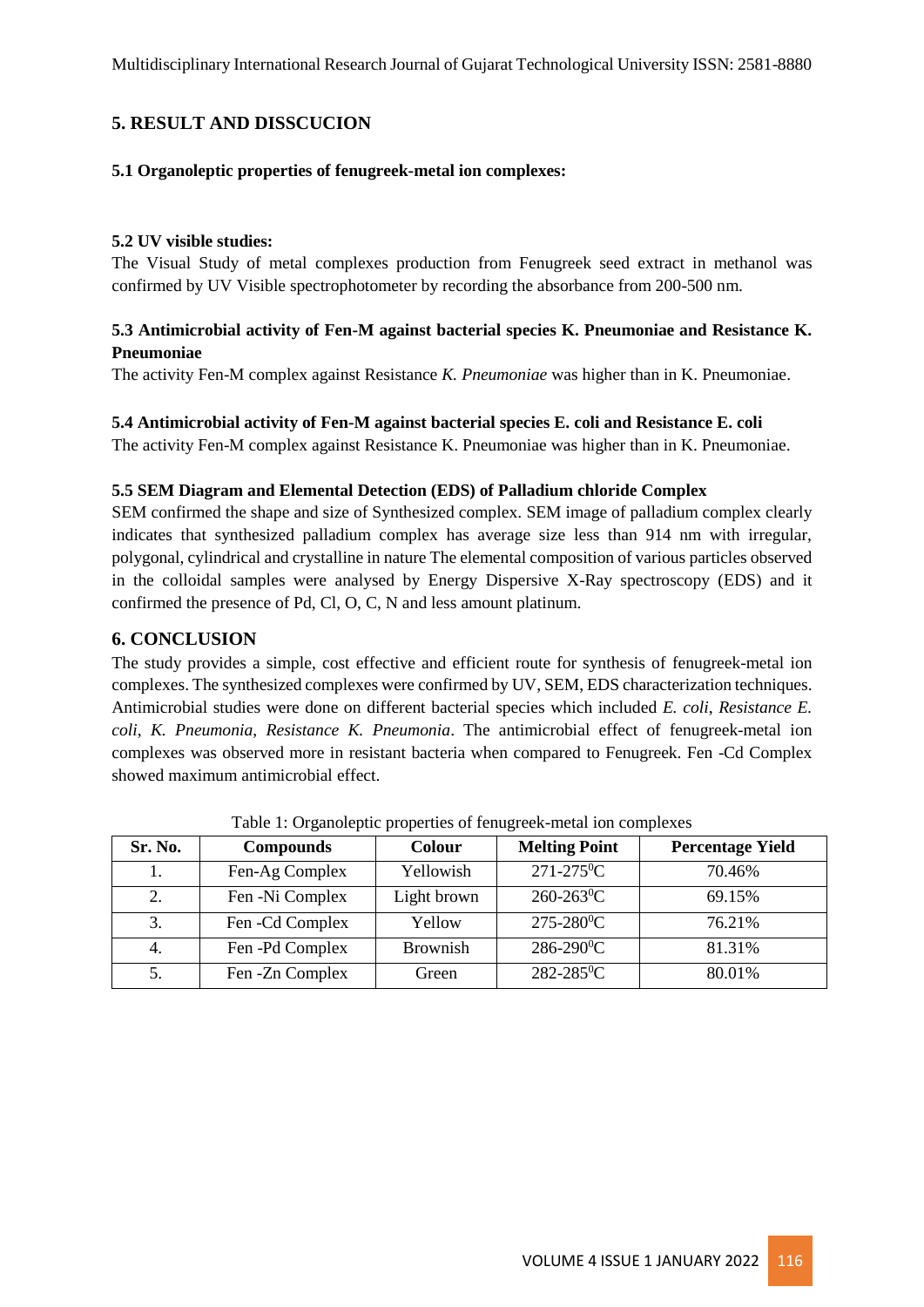Table 2: Antimicrobial activity of Fen-M against bacterial species K. Pneumoniae and Resistance K. Pneumoniae



Table 3. Antimicrobial activity of Fen-M against bacterial species E. coli and Resistance E. coli





Figure 1: UV-Visible spectra of Fen, Fen-Ag, Fen-Cd, Fen-Ni, Fen-Pd, Fen-Zn complexes in Methanol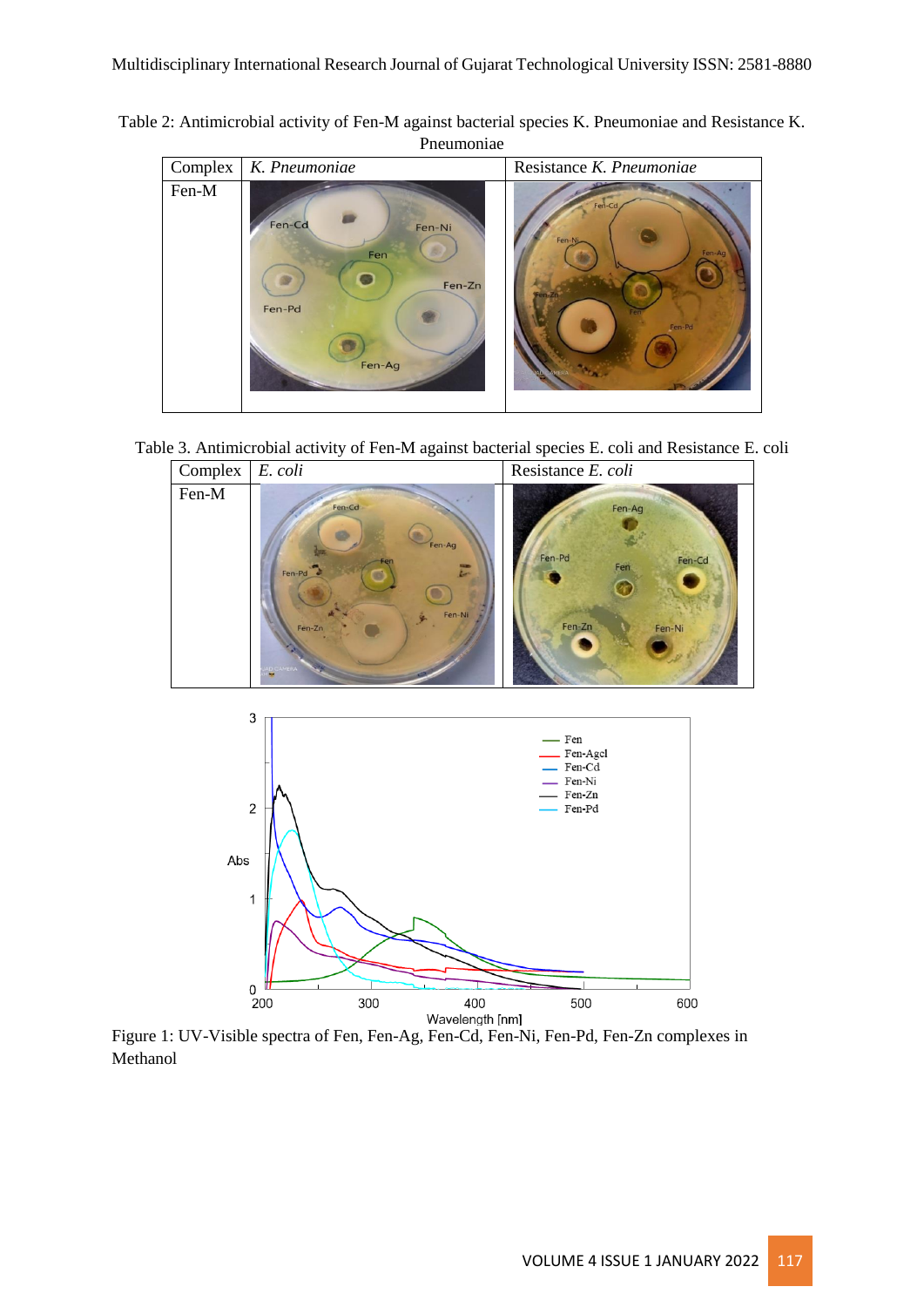

Figure 2: Antimicrobial activity of Fen-M against bacterial species K. Pneumoniae and Resistance K. Pneumoniae



Figure 3: Antimicrobial activity of Fen-M against bacterial species E. coli and Resistance E. coli



Figure 4: SEM Diagram of Palladium chloride Complex